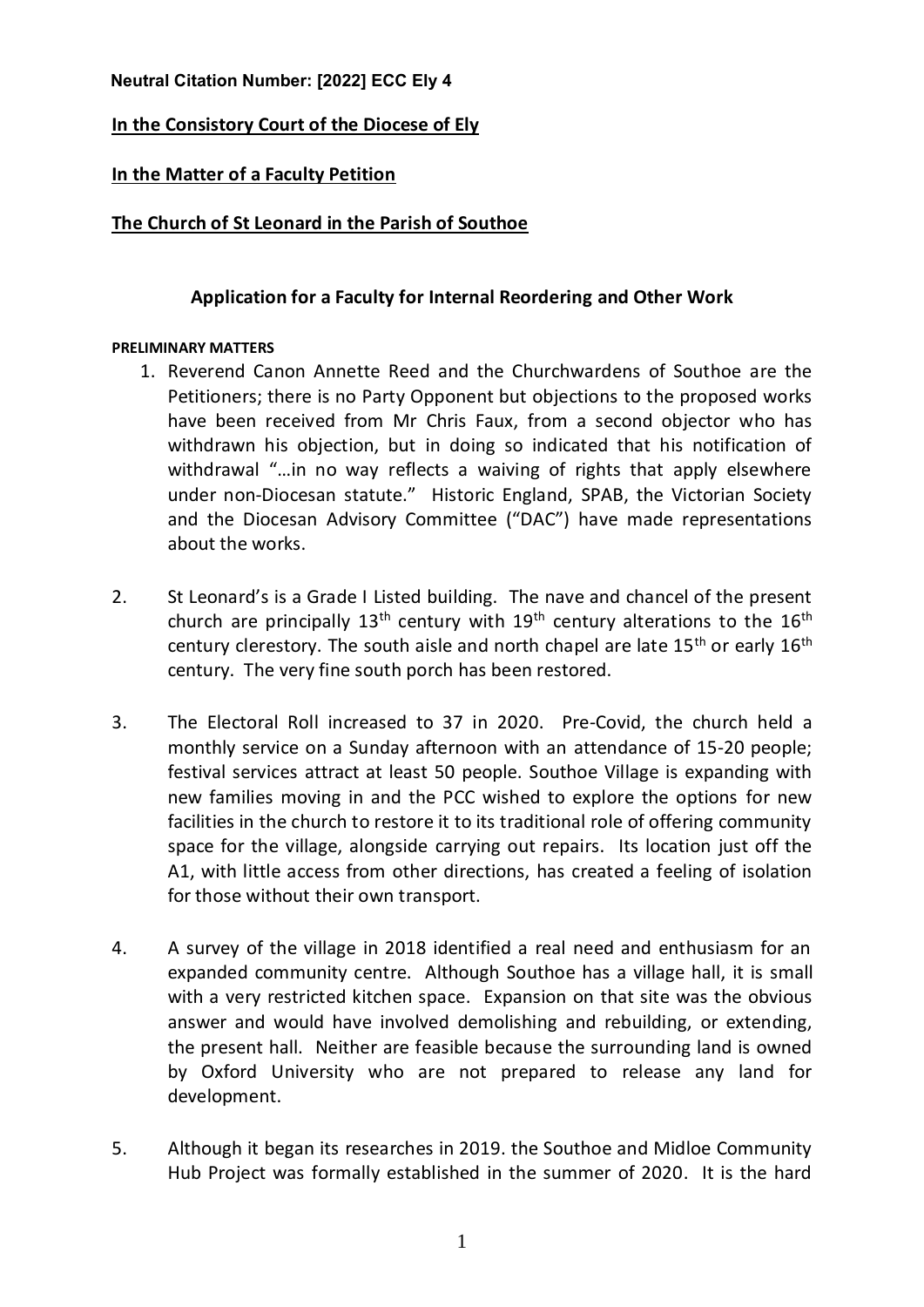work of the Petitioners and many others which has led to the scheme now proposed.

- 6. In their responses the community saw a need for a venue where the following could be held: regular coffee mornings; a toddlers play group; pop up cafes; a community choir venue; film shows; dances; a keep fit centre, a meeting place for the elderly and isolated; quiz nights; history presentations and a permanent local history exhibition; lunches for the elderly, isolated and vulnerable; family parties; modest day conferences; an internet hub and hirings to groups outside the village. Whilst I judge these to be aspirations rather than that they will all take place if the application succeeds, it identifies a hunger for a community centre within the church where such events could happen.
- 7. The community appreciates that the church must remain a place for prayer and calm, an ongoing place of worship, and available for occasional offices at times of need and celebration. That is reflected in the plans which leave the chancel untouched.

### **THE APPLICATION FOR A FACULTY**

- 8. The application for a faculty involves repairs, the reordering of the nave, aisles and tower and in particular:
	- (a) In the tower: the removal of the oil boiler and its brick enclosure and the introduction of a flower sink, two WCs, with a new staircase and ringing floor above, with glazed balcony with a screen to the nave arch;
	- (b) In the westernmost bay of the north aisle: an enclosed kitchen pod, with panelled partition walls to the height of the column capitals and a serving hatch to the nave;
	- (c) At the east end of the north aisle: the relocation of the coffin lid;
	- (d) On the east wall of the north aisle and the southeast corner and along the south wall: the installation of cupboards;
	- (e) The removal of all the pews and their replacement with timber, unupholstered chairs, with the font to be moved a short distance to the east of its present location and with the base set into the floor;
	- (f) The removal of the timber pew platforms throughout and the installation of underfloor heating below an Ancaster buff stone floor whilst retaining the red and black tiles to create a level surface throughout. The porch is to be re-layed to create level access;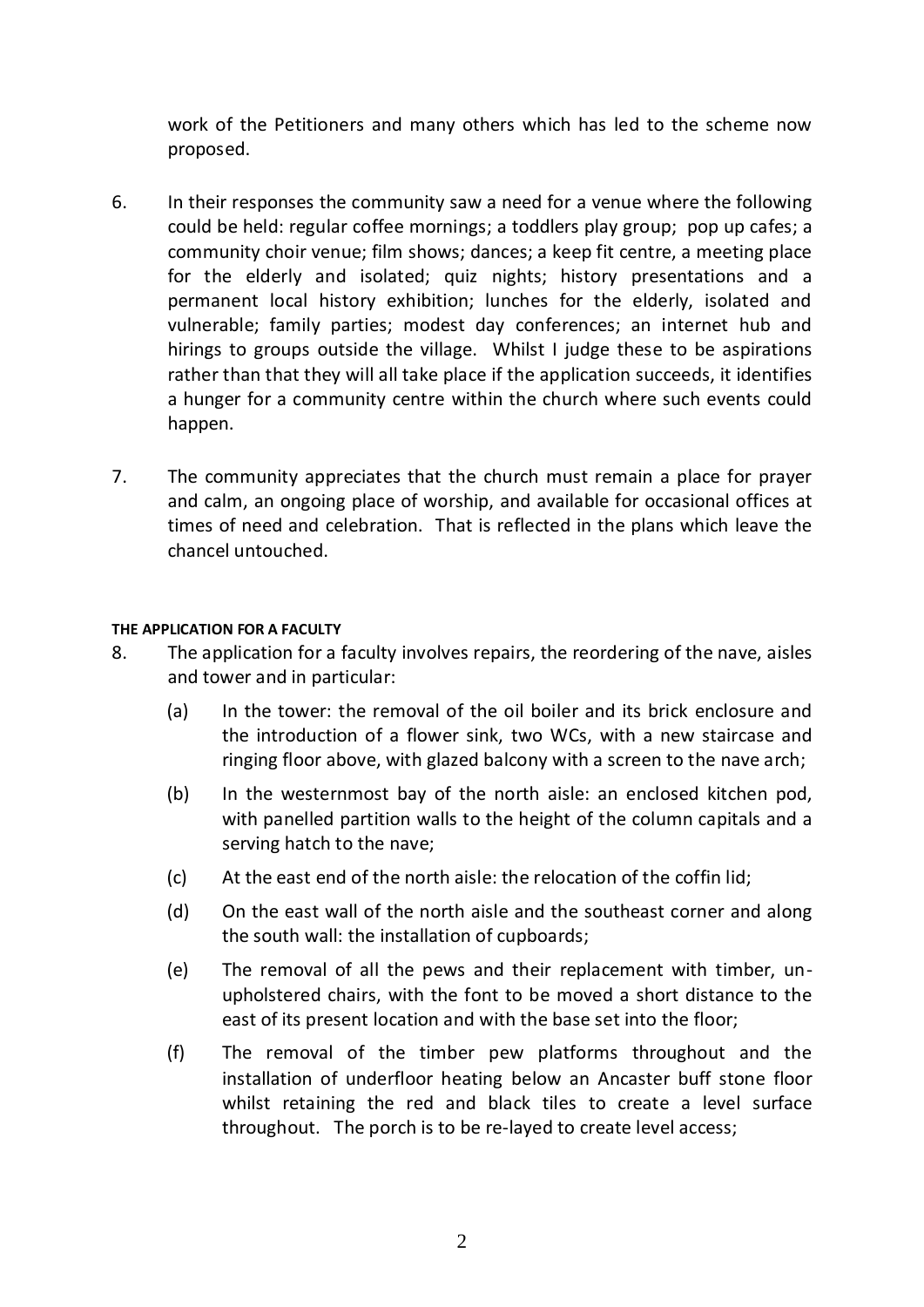- (g) New lighting inside and installation of 19 solar panels to the south slope of the nave and south aisle roofs; the installation of an Air Source Heat Pump ("ASHP"), and
- (h) The laying of new services for water and sewage.
- 9. As a result of consultation and recommendations from the amenity societies and the DAC, the proposals have gone through various iterations. Leaving to one side the objections put forward by Mr Chris Faux, all the proposals now put forward are, with the exception of the kitchen pod, acceptable.
- 10. Turning to Mr Faux's objections, they can be summarised as follows: :
	- (a) The development will ruin this beautiful place and will not attract the forecasted events or numbers of people predicted.
	- (b) The funding for the project is not supported by the village and is in any event flawed. The estimate of £300,000 seems to be based on the costs of the development of Little Paxton church and a lot of finger in the air guesses. There are no quotations to back up the estimate and funding is dependant on speculation that grants will become available. There should have been full costings available before any vote was taken on the project and certainly before any work is done. There should be a 10-15% buffer against a rise in costs.
	- (c) Southoe has a very small congregation compared to Little Paxton. The 15 regular attendees at St Leonard's will do their best to support the hub project but it will not lead to the large donations given at Little Paxton. Mr Faux is concerned that if the project continues without any solid support, the community could be left with a half-ruined church.
	- (d) Removing the pews and replacing them with chairs is a good idea so long as people then use the space. The promotion of the church as a place for the type of events set out in §6 above is to live in cloud cuckoo land. No-one who is not a member of the congregation would consider using a church for a child's birthday party; the age demographic will not favour its use for such parties. Most of the other events take place in the Village Hall which is charged out at £2 less an hour than that proposed for the church. He questions whether social gatherings with a licenced bar should be held in a church
	- (e) Putting in lavatories would consume the funds raised and, in any event, the lavatories in the village hall could be used as they are at present.
- 11. Mr Faux is not completely against the Hub Development if he felt the facilities would be regularly used. He asks that, before the church is ruined and left in a state of no turning back, evidence should be provided to the community to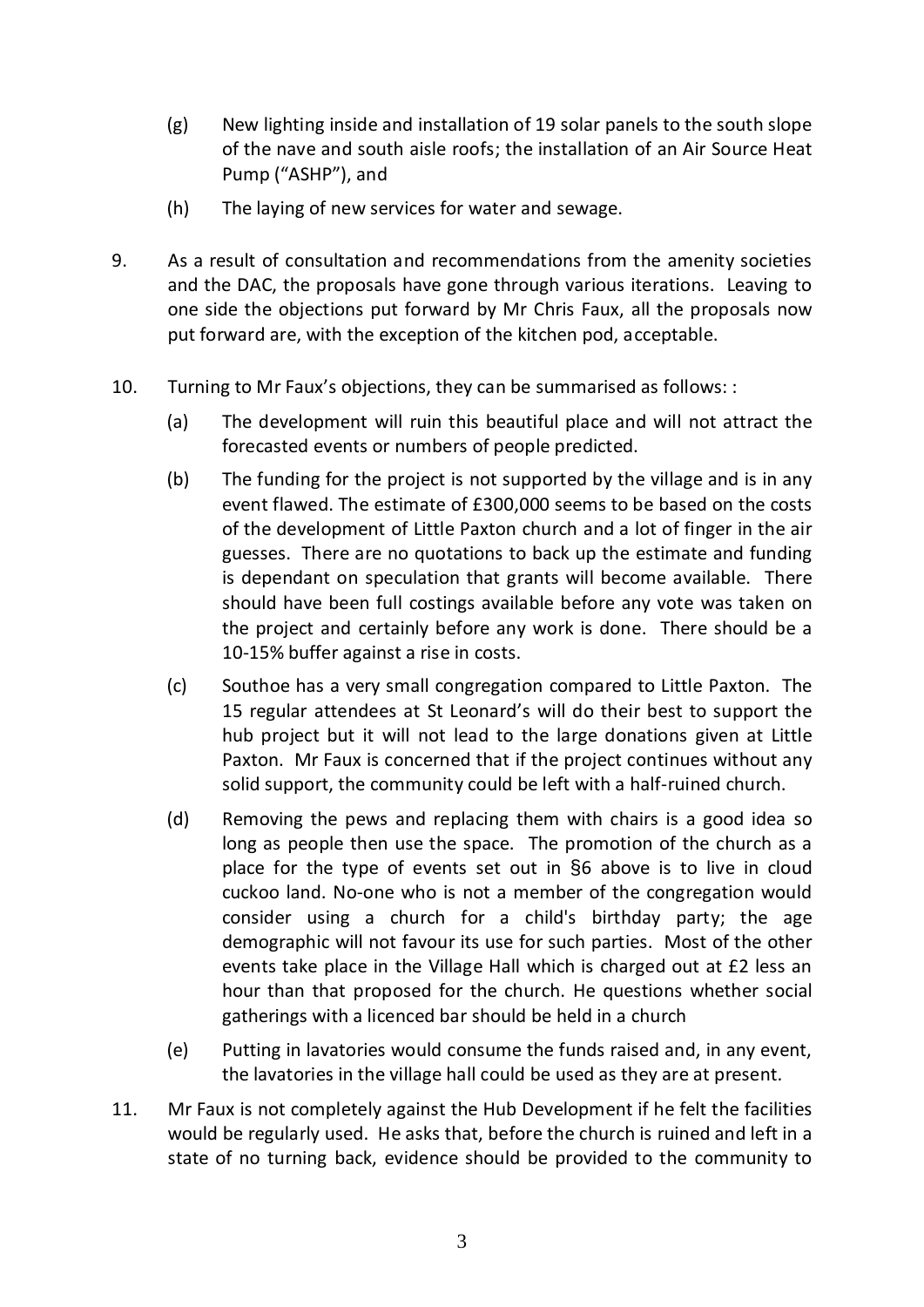show how the hub project will progress, with a detailed costing and timescales that are reasonable.

- 12. Mr Faux sent in further objections on  $27<sup>th</sup>$  February 2022. He largely restated his previous objections and reasoning. He submitted that no costs have been presented because he believed there were no figures. There seems to be no structure or project plan available for the community to see, because he believes none exists. As to the ASHP, whilst it may be environmentally sound, the running costs would be astronomical and far more than the cost of oil. He again question the availability of funds from outside of the village. He urges that the approach should be "cost it, fund it, build it. He again challenged the assumptions about community use.
- 13. He urges that this plan should not be allowed to proceed without guaranteed funding and a detailed project plan, that the community can see and agree.
- 14. The Petitioners responded to the objections raised by Mr Faux in various documents and in particular in a response dated 25<sup>th</sup> March 2022:
	- (a) The PCC and Hub planning group have worked tirelessly with the architect and the DAC to create a flexible meeting area and preserve the finest architectural aspects of the church building. Neither the Victorian Society nor Historic England object to the pews coming out.
	- (b) The meeting on  $4<sup>th</sup>$  October 2019 was organised to discuss the prospects of creating a community space and the general repairs to the church. The majority of those present supported the dual approach of creating a community space and carrying out the repairs which are vital to sustain the integrity of the building and the fabric in the best order. Whilst about six were sceptical about aspects of the project, the majority have subsequently supported the hub project and repairs being carried out in tandem. This was a highly successful meeting which kept the village informed of proposals. The community has had a big say in what is proposed; they have held open meetings, sent out flyers updating the process, used the community WhatsApp Group, created the Hub Facebook Page and used the village email grapevine and village FB page. They have a permanent visual display in church about the project.
	- (c) They secured money for carrying out the repairs and funding from the Common Barn Wind Farm Community Benefit fund through TCI.
	- (d) Giving St Leonard's additional purpose as a flexible meeting space will secure the future of this precious historic building and greatly enhance the village which has no public facilities apart from the small village hall. They are not in competition with the village hall; the chair of its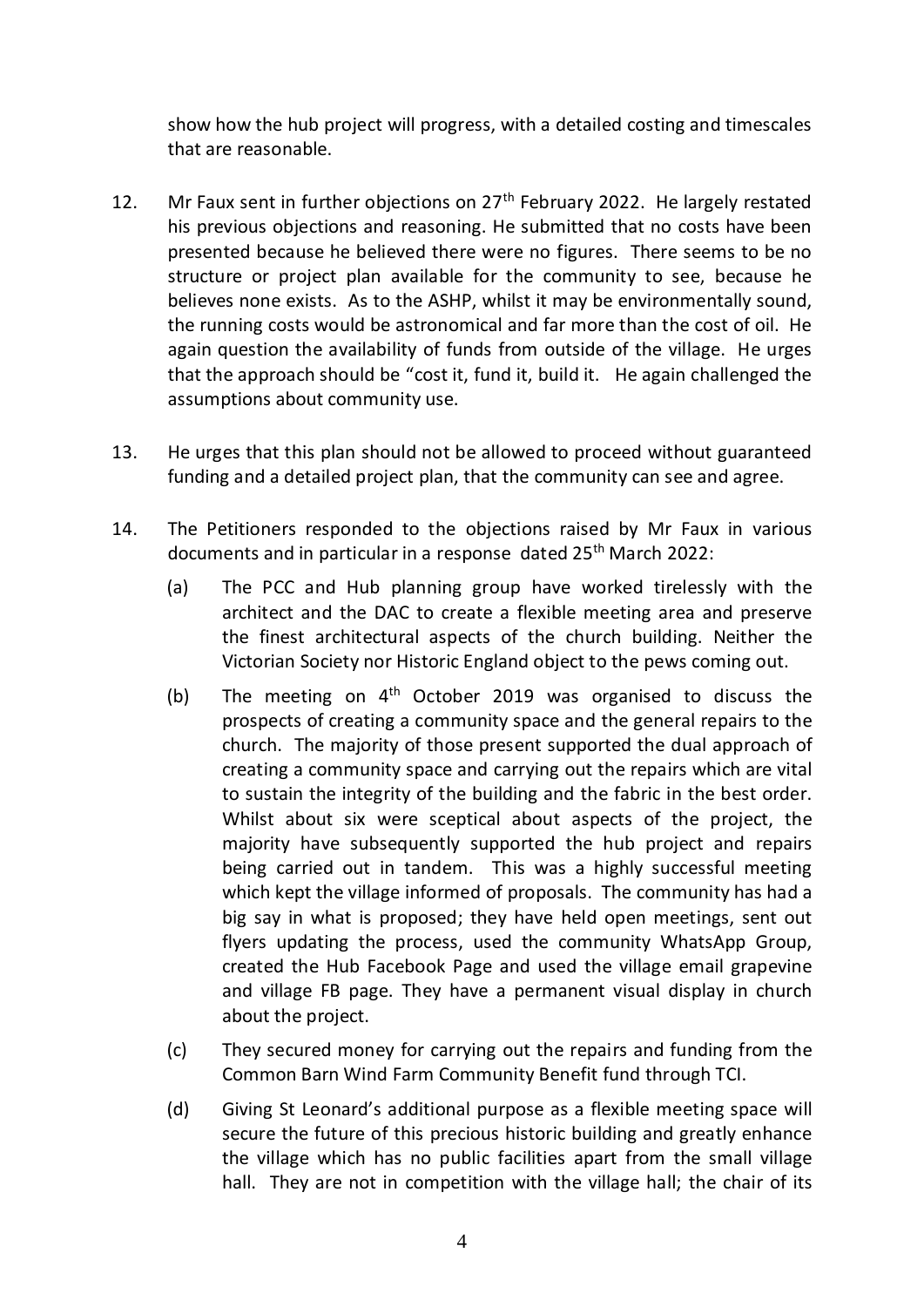Management Committee is also a member of the Hub Committee and fully supports the project, as does the Parish Council.

- (e) They remain optimistic that the building will attract a lot of use from villagers and from groups in neighbouring communities. Whilst Mr Faux might not use the church for a children's party, there are others who will and they have in mind that young families are moving into the area. A licensed bar in the church from time to time will only add to the flexibility of what can be offered. The experience at Little Paxton was that it takes time for the use of the building to grow. Little Paxton is now fully booked during the week.
- (f) As to funding, it is their understanding that £15,000 would be available each year for the next 25 years, being the life span of the wind turbines in Southoe, from TCI. To obtain a second grant from the CBWFCF, in July 2021 they produced a paper looking at estimated costs and suggested sources of income and which was accepted by the panel as evidence of their research. They have been able to use the second grant from CBWFCF to introduce a new water supply into the churchyard and to develop the interior Hub plans to allow then to apply for a faculty.
- (g) They cannot receive accurate costings, until they have been granted a faculty and then employed a Quantity Surveyor. They have a grant to cover that cost. Meanwhile they have relied on an estimate provided by their architect which they believe to be realistic.
- (h) As with Little Paxton, they believe that most of the money for the project will come from outside grants and not local funding.
- (i) The introduction of two toilets, one with disabled facilities, has been a must for many parish churches over the past years. It is highly inappropriate to expect people to use a village hall which is a five minute walk away and not always open.
- (j) They do not intend to start work until funding is secured.
- 15. I have seen the projected costing and funding strategy prepared in July 2021 by the architect. In my judgment it is sufficiently detailed to provide a basis for understanding the costs involved and the possible sources for funding, I doubt in the present financial climate that it is possible to assess the final costs with pinpoint accuracy and even in the last 8 months the cost of building materials has significantly increased. Mr Faux is right to be anxious about costs but he cannot expect anyone to provide actual costs until the faculty has been granted. In terms of other projects I have seen, it is clear to me that a more than usual amount of work has been done to assess the costs.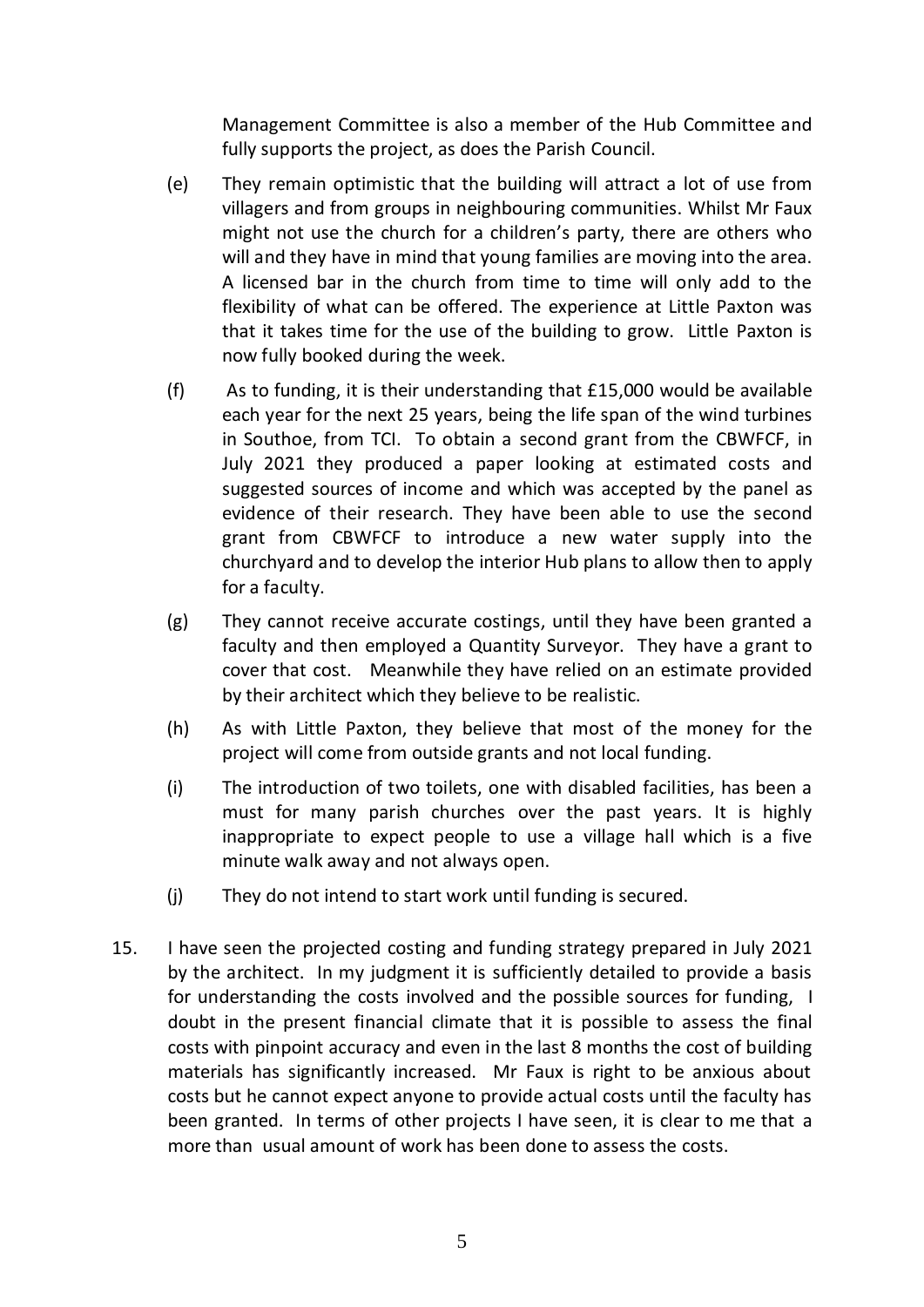- 16. Similarly, there is no certainty over what funds will be available for the project. I note that the architect has put in a figure of £90,000 from the National Lottery. That may be achieved or it may be wildly optimistic; National Lottery funds are having to be used to cover an ever expanding need at a time when government funding for sport and for wider community projects is reducing or non-existent. The Petitioners are right to undertake that they will not begin any phase of work until the funds to carry out the work have been secured.
- 17. I understand why Mr Faux has deep concerns about the viability of the project and he has been right to raise them. However I am satisfied that the Petitioners have taken exceptional steps to keep the community informed about the project in the hope of taking the community with them on the path to a successful completion of the project. The Petitioners have taken appropriate steps to look into costs and funding.
- 18. As to whether the church will be used for all the purposes which the community has suggested is speculative. Experience not only in Little Paxton but elsewhere in the diocese has shown that the availability of a large space within a village with lavatories and a kitchen does result in the space being used. The alternative is that the building is left being used by a small number of villagers for a short time each week and, over time, may become impossible to support. I have no doubt that most of the village, and that might include Mr Faux, would prefer to see their church survive and thrive rather than to fall into disrepair and face closure.
- 19. As to Mr Faux's concerns about the installation of an ASHP, in line with their Fifth Mark of Mission, the Petitioners remain committed to the introduction of a carbon reducing system of heating whilst accepting that a new oil fired boiler may be a cheaper option. They undertook a substantial amount of further work on this aspect including obtaining advice from Bawden Burrows, the DAC heating advisor, who has looked at the proposed capacity of the ASHP and the projected figures and is happy with the scheme. They have decided to position the ASHP at the DAC's preferred location. They have also done further work on whether underfloor heating ought to be installed and have concluded that it is appropriate as a secondary source of heating when required.
- 20. in my judgment the Petitioners are right to take this opportunity to install a greener alternative to an oil fired boiler. Whether or not Mr Faux's calculation that oil is a cheaper alternative still holds good in April 2022, the Church of England has undertaken that its buildings will be carbon neutral by 2030. Unless steps like this are taken there is no hope of fulfilling this target.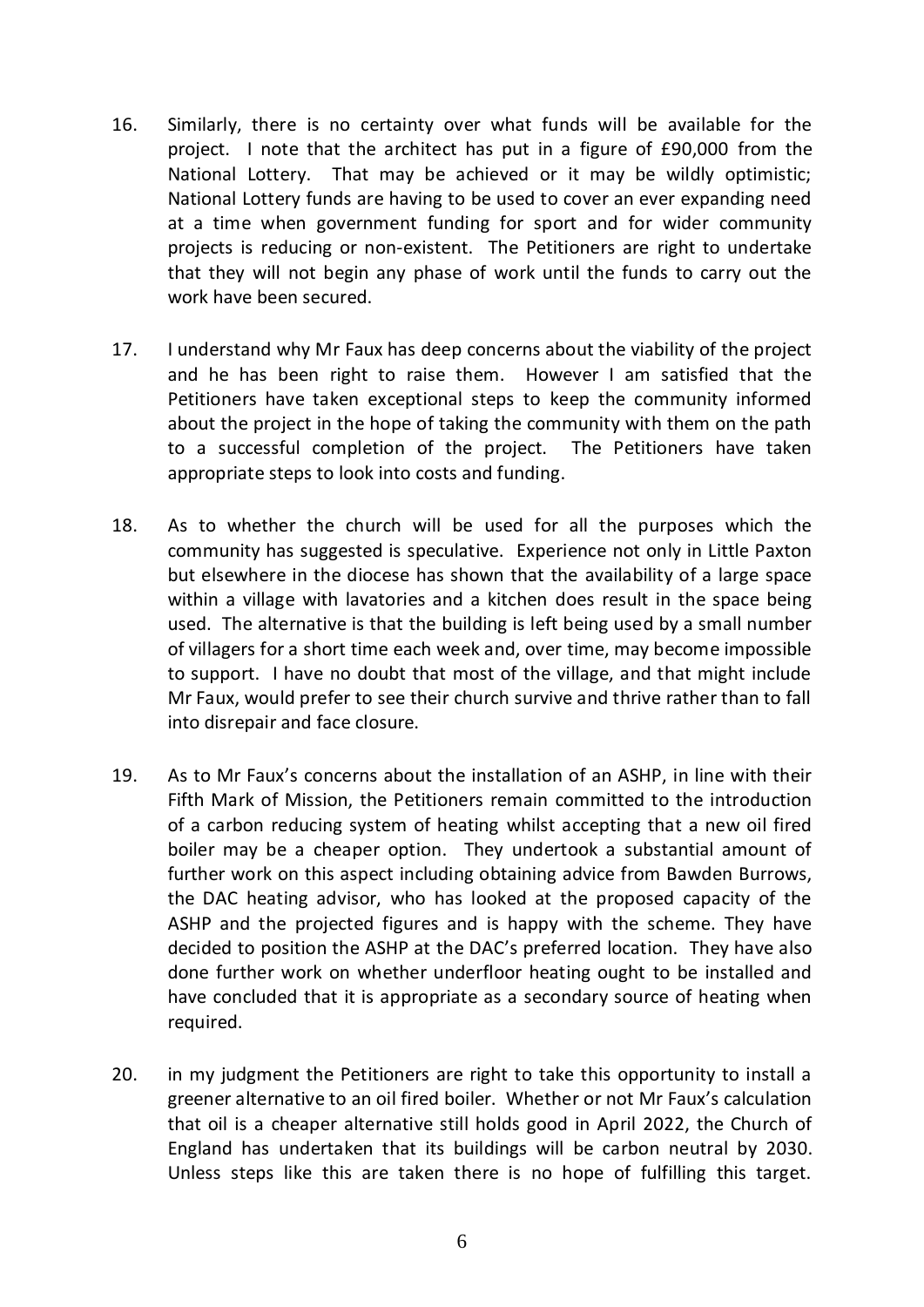Christians have an obligation to protect the environment whether or not that involves an additional cost.

### **THE PRINCIPLES TO BE APPLIED TO THE GRANT OF A FACULTY**

- 21. Before considering the first of the Duffield Questions, in accordance with In Re St John the Baptist, Penshurst, I must first decide what is the special architectural and/or historic interest of the church as a whole. I have taken as my starting point in relation to answering the relevant Duffield Questions that this is a Grade 1 Listed building and so listed because it is a building of architectural interest. Perhaps its most outstanding feature is the carved south doorway which was carved, probably, in about 1100 and will be unaffected by the proposed works.
- 22. In considering whether I should grant the Faculty I have followed the guidance laid down in In Re St Alkmund, Duffield:- would the proposals, if implemented, result in harm to the significance of the church as a building of special architectural or historic interest? It is accepted, and I accept, that it would result in harm.
- 23. I must therefore go on to consider how serious would the harm be; how clear and convincing is the justification for carrying out the proposals and, finally, bearing in mind that there is a strong presumption against proposals which will adversely affect the special character of a listed building, will any resulting public benefit (including matters such as liturgical freedom, pastoral wellbeing, opportunities for mission, and putting the church to viable uses that are consistent with its rôle as a place of worship and mission) outweigh the harm.
- 24. The amenity societies accept that there is a clear and convincing justification for carrying out the proposals and there will be a public benefit consistent with its rôle as a place of worship and mission which outweighs the harm. I have considered Mr Faux's objections to the alterations within the church but do not find them to be sufficiently strong so as to overwhelm justification for the proposals and the public benefit.
- 25. Leaving the kitchen pod and the loss of the tower archway to one side, I do not consider that the proposals will cause serious harm to the architectural significance of the building. It follows that I will grant a faculty for all the works with the exception of the final design of the kitchen hub. At one stage there was a plan to carpet the floor. I believe that has been dropped but, for the avoidance of doubt, the faculty does not include the laying of permanent carpet which would be inappropriate in the setting of this church.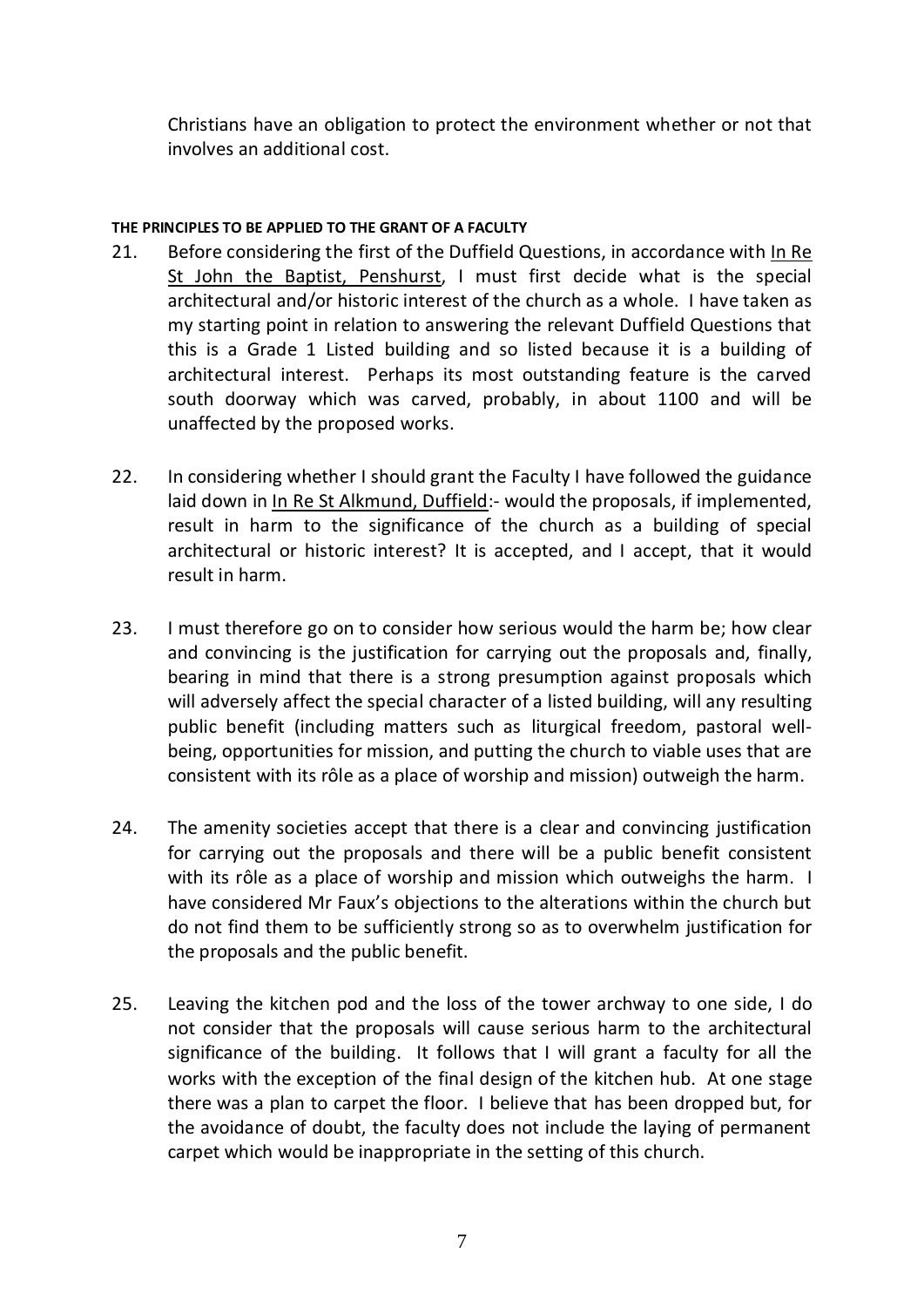#### **THE KITCHEN HUB**

- 26. The only realistic place for the kitchen hub is in the north aisle abutting the tower. That is not contentious, nor is the dimensions of the pod an issue. The Petitioners want an enclosed kitchen with partitions on the north, east and south side The east side of the partition will stop short of the north wall but will be in line with the centre point of one of the windows in the north wall. The height of the walls and ceiling will not be much above door height, dictated by the need to make an enclosed pod as unobtrusive as possible. creating, it would seem, a somewhat claustrophobic area. The height is
- 27. Despite the efforts made by the Petitioners to redesign the kitchen hub to lessen its impact, it does not find favour with Historic England, SPAB or the Victorian Society. The DAC expressed concern about it but have, by a majority, agreed to support the design.
- 28. As a result of the objections to a enclosed kitchen hub the Petitioners looked again at whether they needed to have an enclosed area or whether, as has been suggested, an open kitchen area could be installed. Having given it much thought and having consulted local residents the Petitioners were convinced that an open servery arrangement would be neither practical nor aesthetically pleasing; they also had significant concerns from a health and safety perspective. They considered that there was a need for an enclosed kitchen with full cooking facilities where meals could be prepared and cooked and then served through a serving hatch. To be preparing food in full view of people in church would not be advisable in terms of noise and cooking smells.
- 29. They believed that it was much safer to have an enclosed space to work in when there are small children playing in church at, for example, a tots and carer's session and they want to be able to secure the kitchen when a wider group of people will be using the church.
- 30. In order to lessen its impact they have redesigned the hub to feature panelling with the partitions painted a light grey. The design also introduces some restrained detailing at the top of the partitions, picking up on the main features of the adjacent arcade capitals. They sought to resolve a further issue over the positioning of the sink but were unable to make any other configuration work effectively.
- 31. The Petitioners believe that the very full Statement of Needs explains why they feel a kitchen pod is the very best solution for this project which was fully approved by all those residents who attended the second open meeting, and a majority of the DAC supported this approach.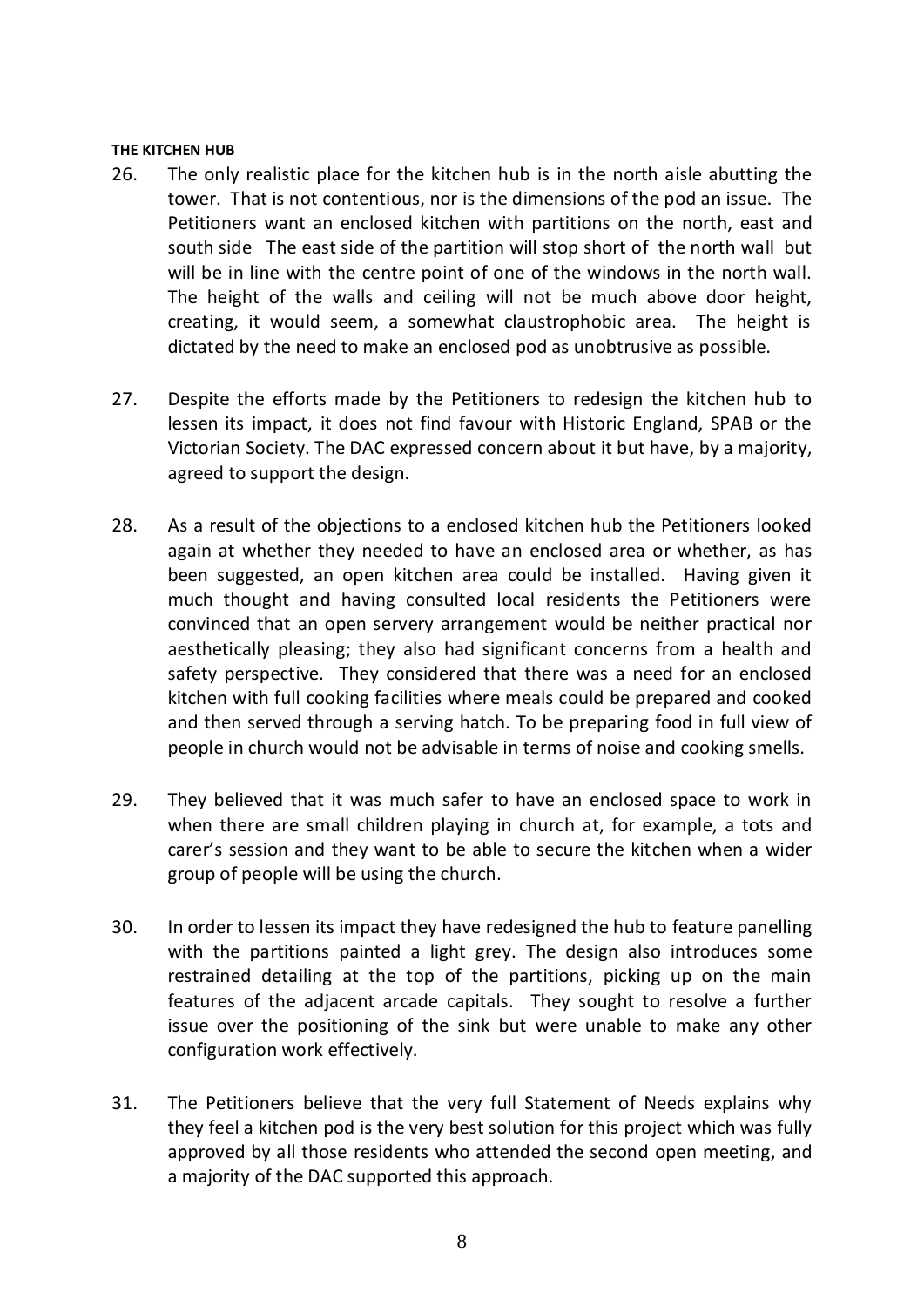- 32. Historic England accept that there is a clear and convincing justification for the installation of a kitchen pod but they have serious concerns regarding the visual impact of it; both within the north aisle itself in relation to the archway leading to the tower and also the extent to which the north aisle window and door would be obscured when viewed from the nave. They would be supportive of unenclosed kitchen facilities in the same location, but would not be supportive of the proposed blocking up of the tower archway, an early feature of high significance within this grade I listed church. In addition, they have serious concerns regarding the visual impact of placing kitchen units in front of the historic archway.
- 33. When consulted for a second time after the Petitioners had made amendments to the design Historic England remained of the view that the proposed full height, enclosed kitchen pod would not be an acceptably contextually sensitive solution. They did not consider the proposed painted panelled pod walls, in lieu of the plain boarding previously proposed, had achieved the aim of mitigating the overly intrusive visual impact of the pod.
- 34. SPAB did not support the enclosed kitchen pod believing that the visual impact of the kitchen pod is unnecessarily harmful and could be reduced with further thought. The same facilities could be provided within the footprint proposed without enclosing them and this would avoid the substantial visual harm that would be caused by removing the beautiful early tower arch from view. The awkward relationship between the pod and the aisle window behind, which would be largely obscured, would also be avoided. They sought a much more robust justification for an enclosed facility as opposed to an unenclosed one as well as evidence in substantiation of the need.
- 35. The Victorian Society found the provision of a kitchen to be acceptable in principle but shared in this instance SPAB's concerns over how a kitchen pod would harm the definition of the tower and its arch within the aisle, as well as the door and window in the aisle's north wall. If an unenclosed kitchen is explored, it is essential that all appliances, including the sink and tap, can be hidden from view when not in use.

#### **CONCLUSION ON THE ENCLOSED POD**

36. From the computer-generated image of the enclosed kitchen pod (0391-1- 35a), and from the general descriptions that I have of it, I am not at present satisfied that the clear and convincing justification for carrying out the proposals and the public benefit consistent with its rôle as a place of worship and mission outweighs the harm caused to this Grade I building by the installation of an enclosed pod.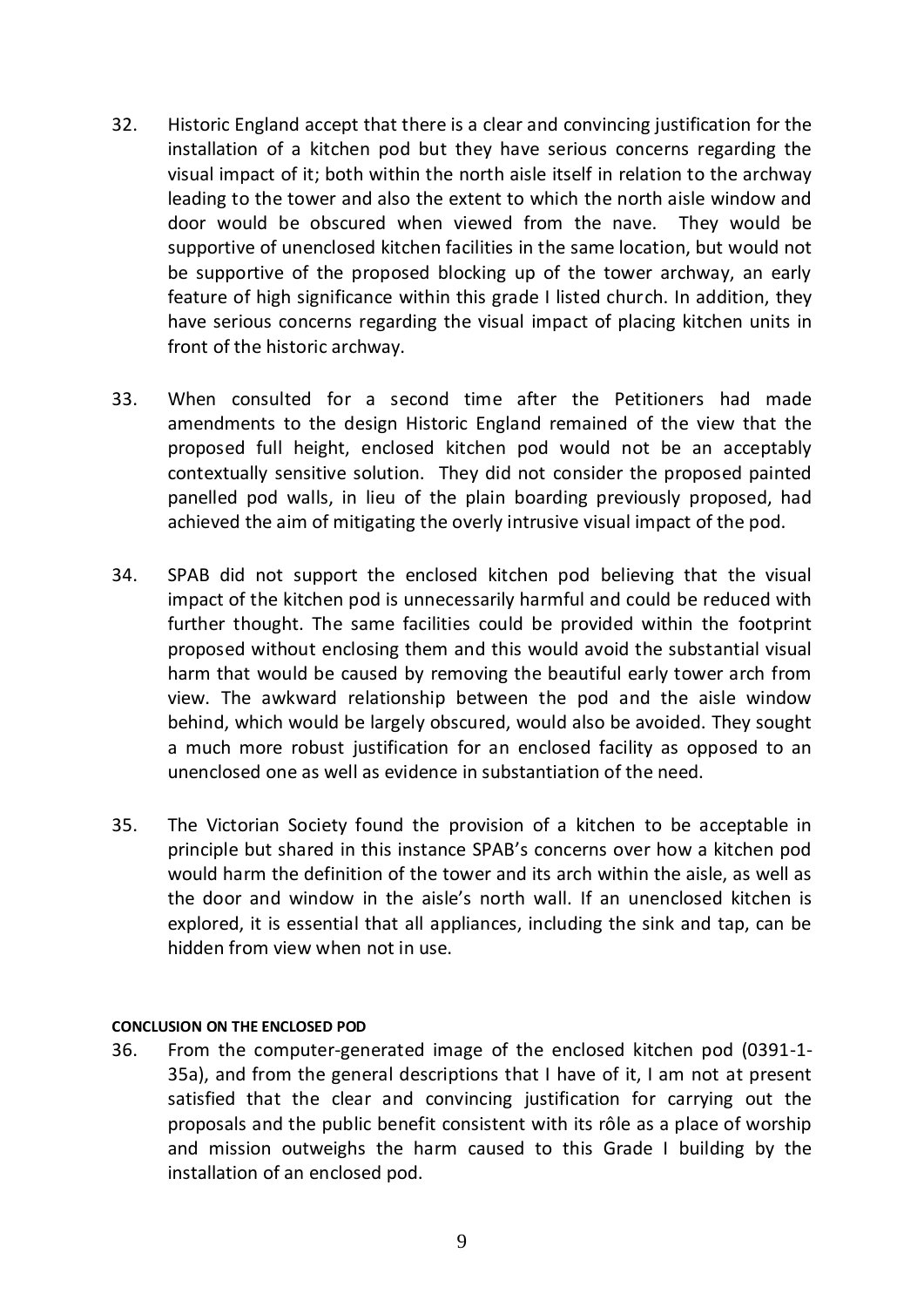- 37. The nave is not large and the impact of having the tower and the second archway enclosed is likely to have a significant effect on the building as a whole.
- 38. I am not sure that the arguments as to why an unenclosed pod would be impractical nor aesthetically pleasing are made out on any of the grounds put forward when taking into account the size of the church, the type of kitchen equipment that, according to the plans, is to be installed (which looks to be domestic rather than professional cooking equipment for the preparation of large scale meals) or whether the enclosed pod structure together with the serving hatch shutters will produce a soundproof and odourless (how ever efficient the extraction fans may be) church area over that which would be achievable with an unenclosed kitchen pod.
- 39. Experience elsewhere suggests that by choice complex meals will not be prepared on site either by a professional catering company or by volunteers but prepared elsewhere with final heating and preparation being carried out in the pod kitchen. Health and Safety issues and security from theft does not require the pod to be fully enclosed but may dictate the height of the wall around the counters and the provision of locks on the cupboards. The height of the wall may allow the worksurfaces, taps and other kitchen items to be out of view.
- 40. In the additional information provided in December 2021 the Petitioners go so far as to submit that without the enclosed kitchen there is serious doubt that the project will proceed at all. I am surprised that the Petitioners have come to such a conclusion when there are many churches which have open kitchens and which have not found it an impediment to a successful conversion of the church for community use. It is a matter for the Petitioners whether they wish to proceed with the scheme in the absence of an enclosed pod.
- 41. I have considered the loss of the tower archway. I have taken account of the latest research which found an entry in "An Inventory of the Historical Monuments in Huntingdonshire (London, 1926), pp. 239-242" where the tower is described as of late 16th-century date with a doorway in the east wall "probably modern, with square jambs and four-centred head of two plain orders." Whether it is correctly described as modern, it is a doorway without carving and not of sufficient importance such as to, in itself, be a bar to an enclosed kitchen pod being installed any obscuring of this feature could be reversed at a later date if required.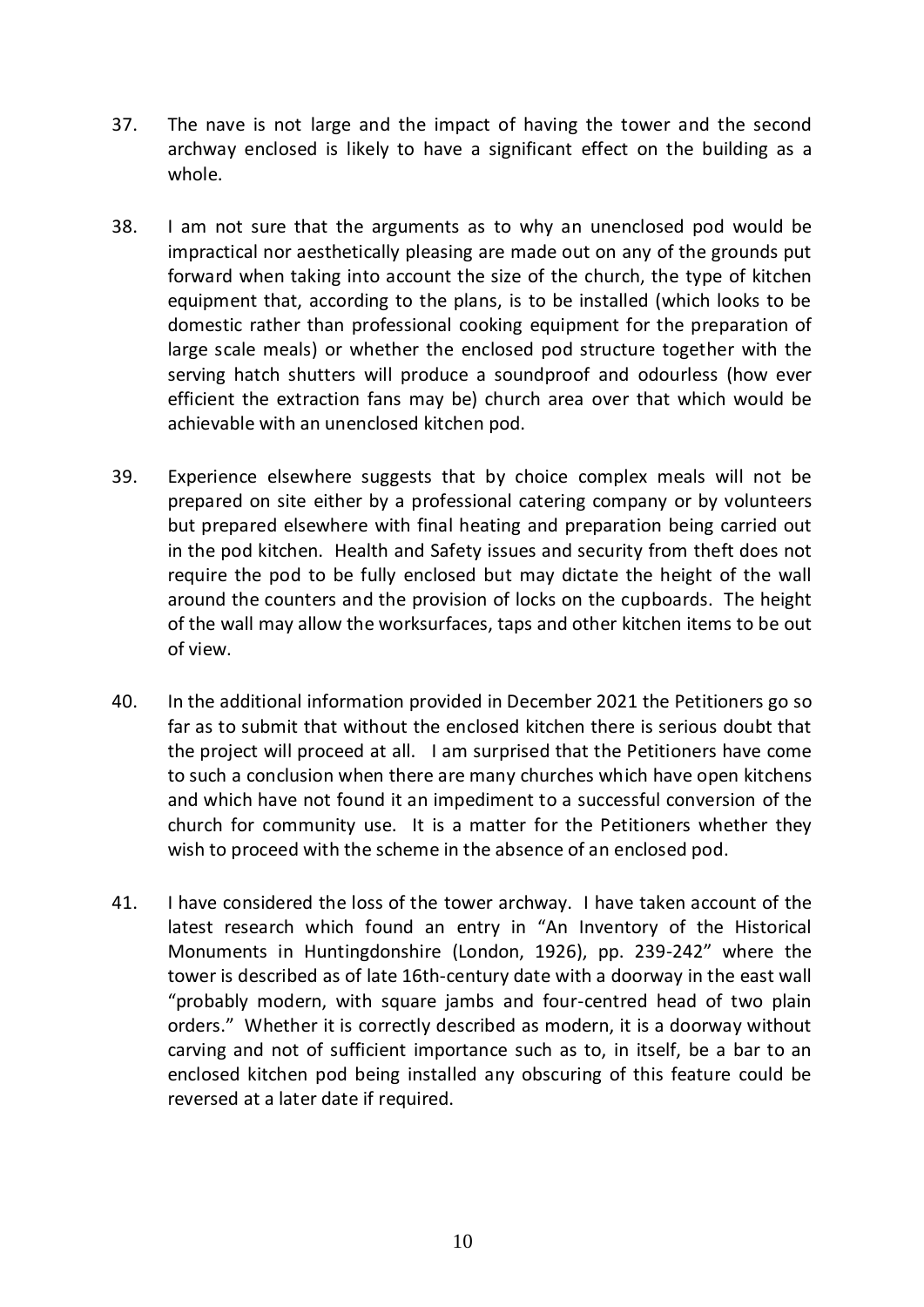#### **DECISION**

- 42. The care which the petitioners have taken to consult to this stage has necessarily taken a great deal of time, and I commend them for their approach. Too much delay can be fatal to such projects which need to maintain momentum. For that reason I will grant a faculty for all the works requested including a kitchen pod of the dimensions identified on the plans, but with a final decision being made as to whether the kitchen pod is to be enclosed or unenclosed. This will also allow the Petitioners to move forward to obtain funding for the project and more precise estimates of cost from a Quantity Surveyor.
- 43. Before deciding on this issue I want to visit the church, not to take evidence and without either the Petitioners or any objectors present other than to allow me access, but to see with my own eyes what the real impact of an enclosed kitchen pod would be. If the DAC Secretary is available on the day of my visit I would welcome his attendance in case I need assistance on dimensions or to be reminded of any of the more intricate details of the pod. I would also find it very helpful if someone could mark on the floor (chalk or string or similar) the outline of the pod. I can then make a decision. This I may be unable to do before the end of May 2022.
- 44. I impose the following provisos to the grant of the faculty:
	- (a) No building work is to begin until it is fully funded or there are firm undertakings that the money will be forthcoming. If the works are to be split into two or more phases, then it is sufficient that that phase is fully funded.
	- (b) Either planning permission is obtained from the relevant local planning authority or they indicate in writing that permission is not required. A copy of the documentation must be lodged with the Registry.
	- (c) No building work is carried out on the kitchen pod until a final decision is made by me as to whether it is to be enclosed or unenclosed.
	- (d) The full specification for all works is to be approved by the DAC before the work is tendered and in particular the following details must be agreed before work starts: large scale drawings of the detail of the panelling of the partition walling to the kitchen must be approved once the final design of the pod is approved; the details of the ventilation ducting from the kitchen once the final design of the pod is approved; the detailed design of the recess for the ASHP; the choice of the replacement chairs; the choice of stone for the new areas of flooring, if